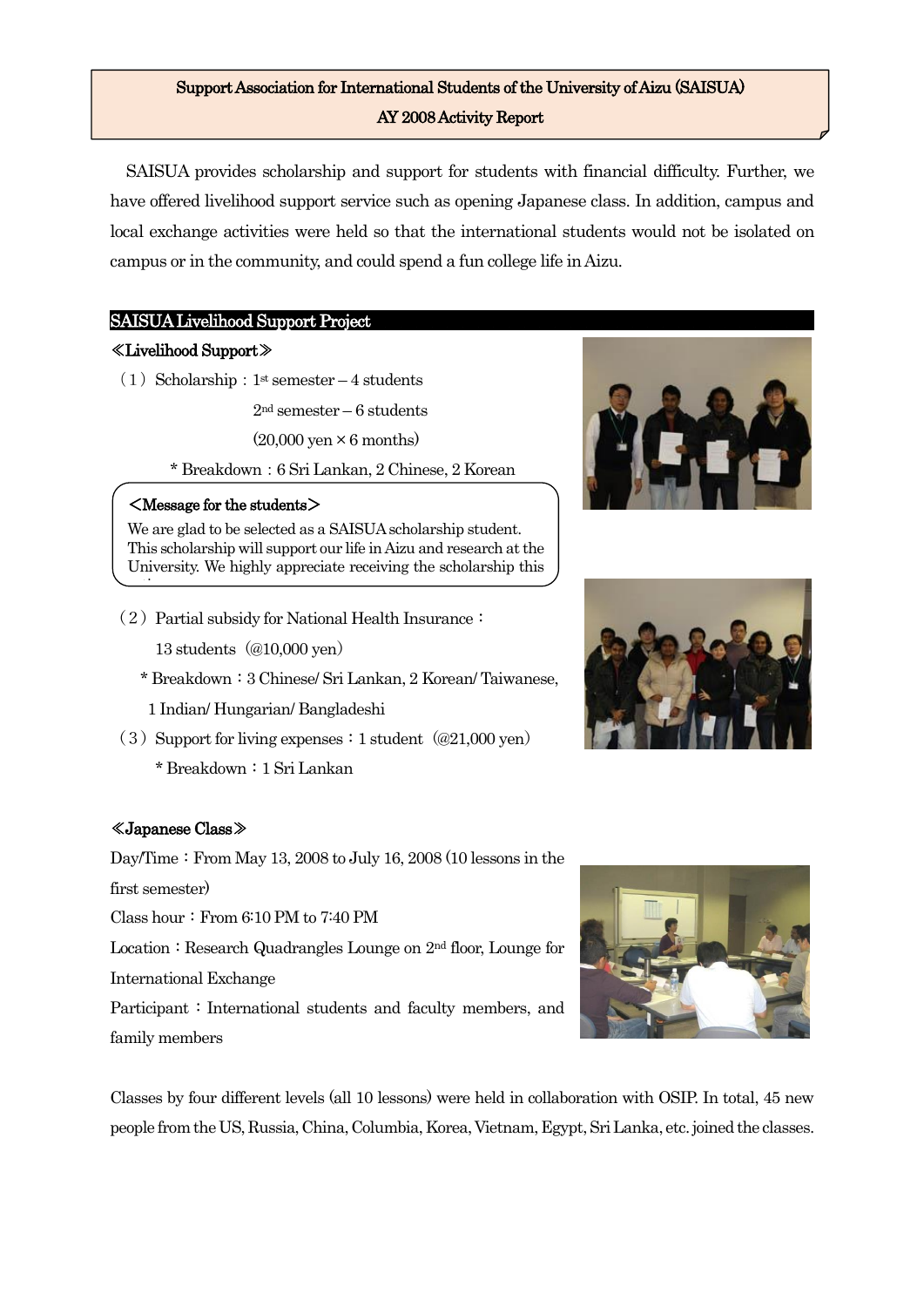#### SAISUA Events (Campus and Local Exchange Activity)

#### ≪Happy Hour(Welcome Party)≫

Day/Time: May 14, 2008 from 6:00 PM to 7:00 PM October 23, 2008 from 6:00 PM to 7:00 PM Location: Keyaki, 2<sup>nd</sup> floor of Student Hall

The party was jointly hosted by SAISUA and OSIP in Ketyaki to

welcome new international students and faculty members, and they deepened their friendship there.

#### ≪International Talk≫

Day/Time:The 5th - June 5, from 6:00 PM to 8:00 PM The 6th - July 17, from 6:00 PM to 7:30 PM The 7th - December 18, from 6:00 PM to 7:30 PM

Location: Conference Room on 2<sup>nd</sup> floor of Research Quadrangles, Lounge

International Talk was co-hosted by SAISUA and OSIP, and

students who had joined a short-term study abroad program reported the program and international students introduced their countries, which built a deep friendship between them.

#### ≪Experience Projects in Aizu≫

① Takasato-machi

Day/Time: September 6, 2008

Location:Takasato-machi, Kitakata City

In collaboration between Kitakata International Association, OSIP and SAISUA, the experience project was implemented. In this project, UoA international students visited Takasato-machi and experienced harvest of summer vegetables, making soba (Japanese buckwheat noodle) and park golf with local elementary school students.

Around 40 people participated in this event, including 15 international students from China, Sri Lanka, Korea and Hungary, faculty and staff members, the local elementary school students and the volunteer members.

#### ② Ski Activities

Day/Time: January 10 and 24, 2009 Location: Inawashiro-machi

Ski activities were jointly offered by OSIP and Inawashiro International Association. 20 international students from Vietnam, Korea and China joined the activity, and there was a